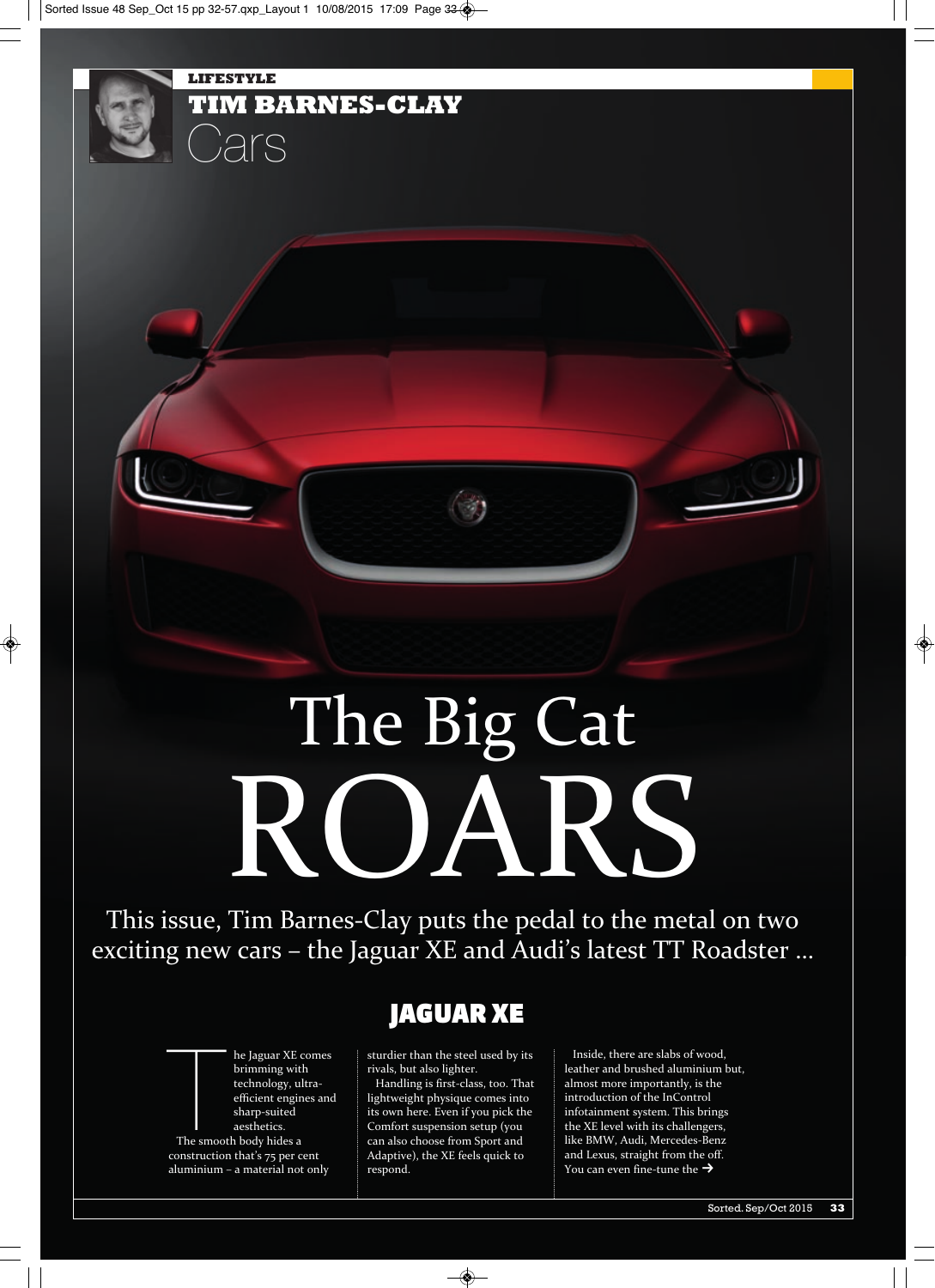**LIFESTYLE**



climate-control, play around with

### **PROS 'N' CONS**

• Sporty  $\checkmark$ • Classy  $\checkmark$  $\bullet$  Kit  $\checkmark$ • Boot  $\checkmark$ • Rear space  $\boldsymbol{X}$ 

#### **FAST FACTS**

**(R-Sport 2.0i 197bhp 8-speed automatic)**

> **Max speed:** 147 mph

**0-62 mph:** 7.7 secs

**Combined mpg:** 37.7

**Engine layout:** 1999 cc, 4 cylinder, 16 valve turbocharged petrol

**Max. power (bhp):** 237

**Max. torque (lb.ft):** 206 **CO2:**

> 179 g/km **Price:** £29,740

the door locks and start the engine with your smart phone!

A sporty drive is key to any Jaguar and that energetic feel starts from the driver's seat. Like most models that went before it, the XE cossets you, thanks to a raised transmission tunnel and high window line. Another keystone of the Jaguar experience, a sense of sumptuousness, comes in the form of costly materials covering most of the cabin – leather upholstery is in all but the rudimentary model. To call the XE spacious is

stretching the truth, but it's comparable with the room you would find in its BMW 3 Series opponent. In the real world, that means there's plenty of capacity for adults up front, but not so much in the rear. There, legroom equals what you get in the German foe, but the low roofline and seemingly tighter interior impacts on upper body comfort.

The Jaguar also offers largely the same interior storage space as you would expect from any of its adversaries. There are pockets in all doors, a pair of cup-holders in the front and a cubby that doubles up as a front-centre armrest. And with 455-litres of boot space you'll easily get your golf bags in!

Like most modern motors, the XE comes with a full set of active and passive safety technologies to keep you out of harm's way. Complementing the standard traction and stability control is the innovative All surface Progress Control – a system that instinctively moves the car off from



### **"IT SHIFTS FROM 0-62MPH IN 7.7 SECONDS AND TOPS OUT AT 147MPH, RETURNING AROUND 37MPG."**

a standstill in greasy conditions to thwart wheel spin.

on a long commute, the XE is more comfortable than the BMW 3 series. Indeed, however you choose to spec your Jaguar, it feels clued-in and up to the challenge. Out on the motorway, the car is hushed. In fact, it's so quiet, engine noise is almost non-existent in petrol models and barely perceptible in the oil-burners.

You can choose between an eight-speed auto 'box or a sixspeed manual gearbox. But the automatic is the sweetest. The cogs feel perfectly harmonised with the engine's power band and the programmed changes are sharpwitted. It also comes with paddles

that allow for even hastier manual changes.

of the petrol engines – all of which get the automatic gearbox – the 197bhp four-cylinder 2.0-litre lump on the R-sport model is the one I liked. It feels speedy, as well as being effortless and refined in its operation. It shifts from 0-62mph in 7.7 seconds and tops out at 147mph, returning around 37mpg.

After a few hours in the saddle, it's abundantly clear that Jaguar has accomplished an amazing balance between ride comfort and handling prowess. Where the BMW 3 Series sits on the dynamics side of the fence and the Mercedes-Benz C-Class prefers luxury, the XE achieves both.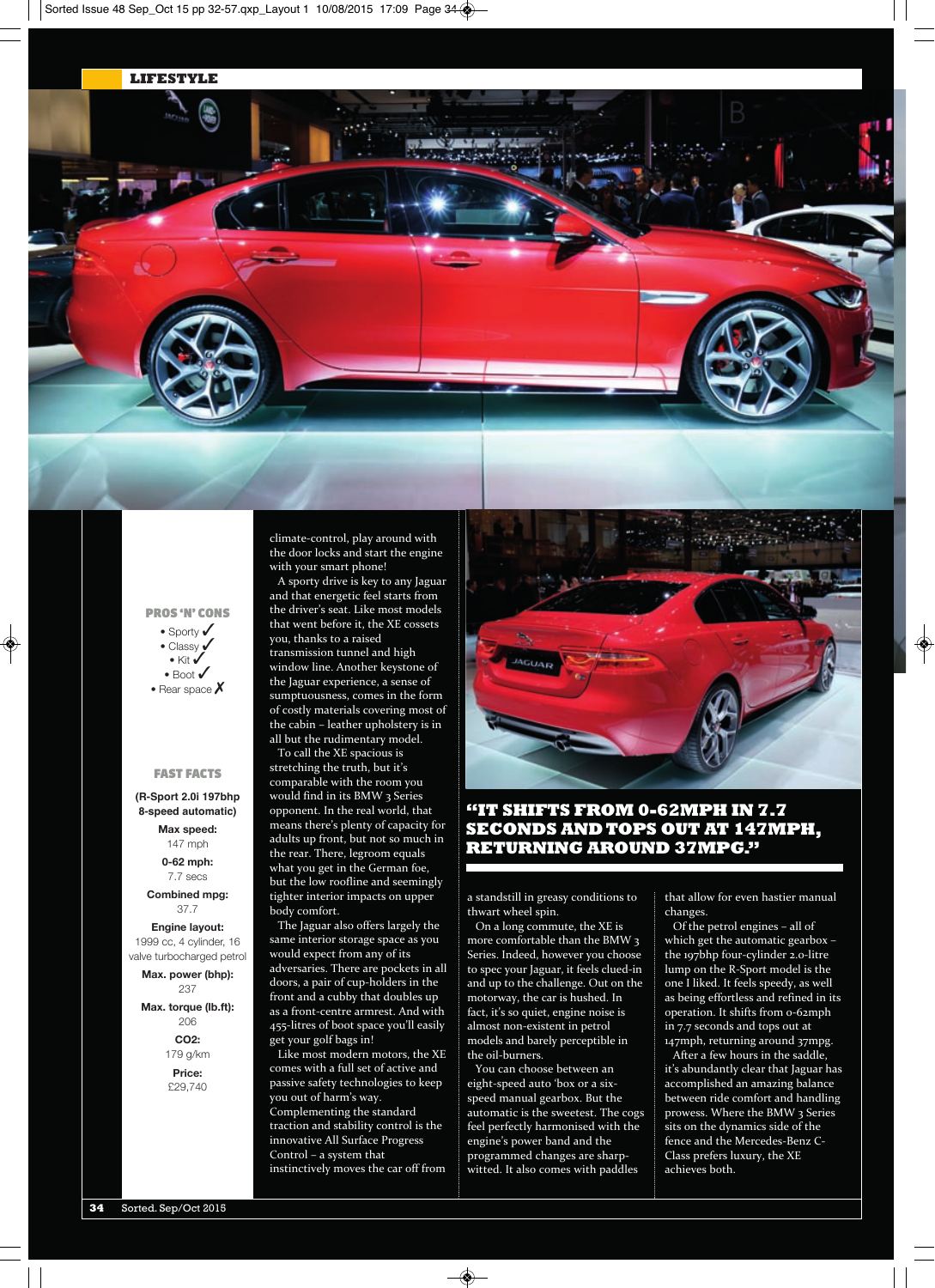# **NEW AUDI TT ROADSTER 2.0 TFSI S LINE**

With a snarl and a bark, the TT roadster sounded just the way I hoped it would when I set off for my test drive around the twisty roads of rural Northamptonshire this week.

I was lent the 2.0 TFSI S line Quattro 230 Ps with a slick sixspeed manual gearbox. I drove it with the roof down until my poor bald bonce couldn't take any more.

Cloaked in Floret silver metallic with a contrasting black hood, and finished off with black Alcantara and leather sport seats, I could easily have kept this car.

But on my journalist's wage, there's no chance of owning a new TT Roadster, because this car costs £34,650 on the road. To make matters worse for me, my press car came loaded with options including: 19" five-twin-spoke design alloy wheels (450.00); MMI Navigation Plus (1495.00); Auto-dimming rearview mirror with light and rain sensor package (110.00); Storage and luggage package (175.00)… the list goes on. suffice it to say, the total cost for my test model was £40,315.

Getting the roof down on the 2015 Audi TT Roadster takes just 10 seconds. You only need to hold a switch placed near the electronic handbrake and motor along  $\blacktriangleright$ 

#### **FAST FACTS**

**SECURITY IN THE REPORT OF REAL PROPERTY** 

- **(R-Sport 2.0i 197bhp 8-speed automatic)**
	- **Max speed:** 155 mph **0-62 mph:** 6.2 secs

**Combined mpg:** 43.5

**Engine:** 1984cc 4 cylinder 16 valve turbocharged petrol **Max. power (bhp):** 227

**Max. torque (lb.ft):** 273

> **CO2:** 144 g/km **Price:** £34,650